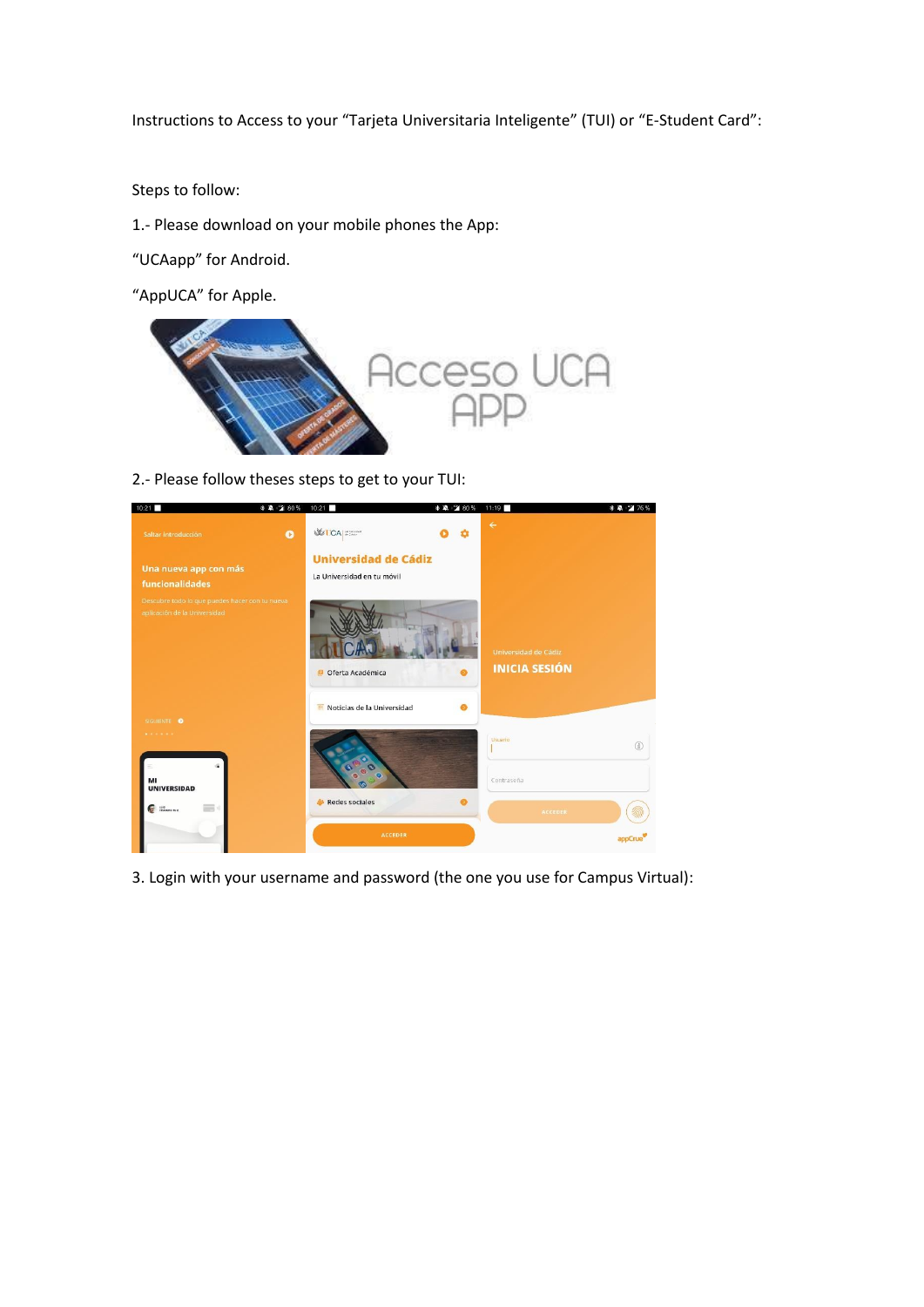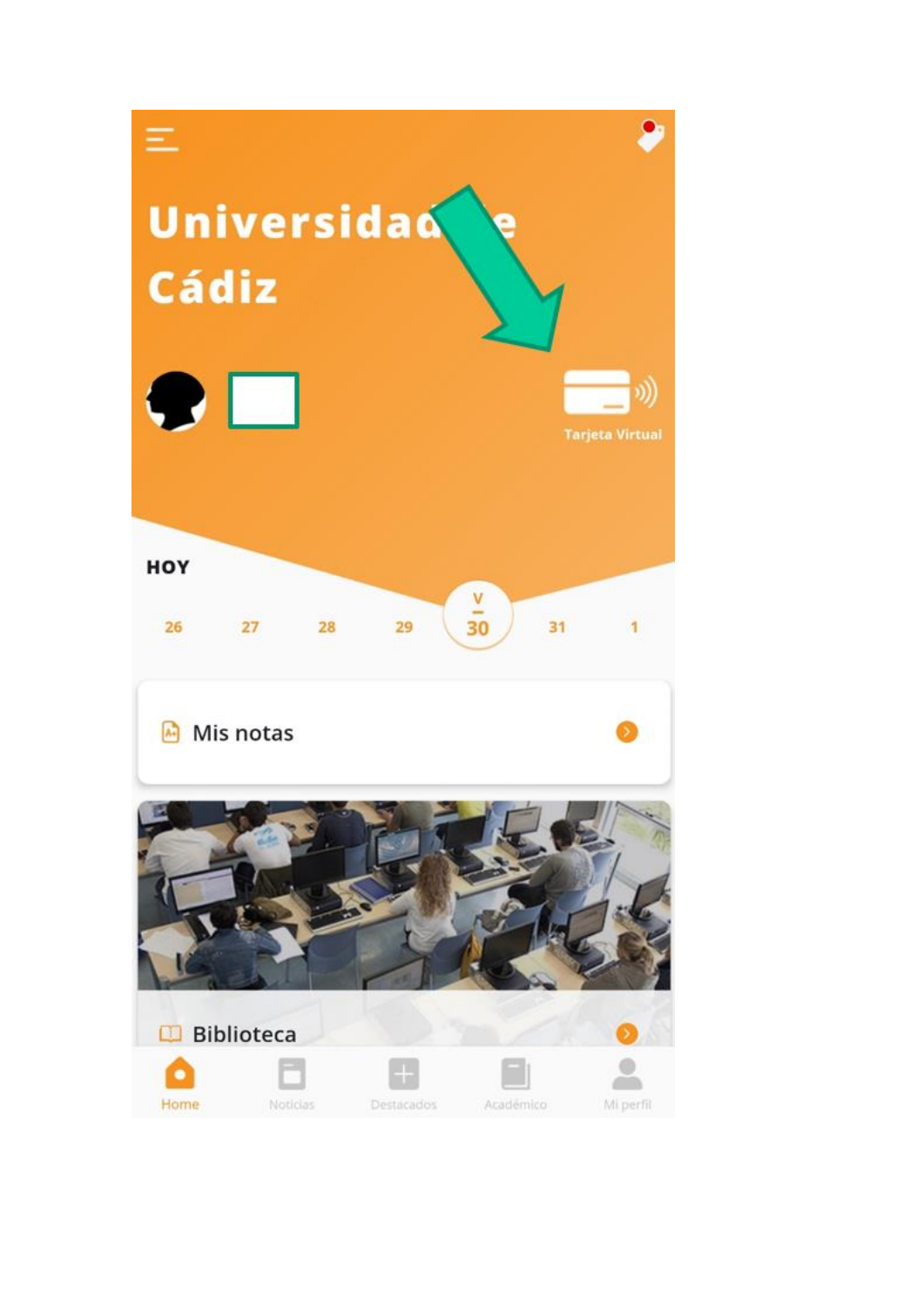4. Once you click on "Tarjeta Virtual" it could happen…

a.- If the computer system has your picture, you will see your TUI.

b.- If the computer system does not have your picture, you will see the following message (please ingnore that and continue with these instructions.

"No disponemos de tu fotografía para generar la TUI virtual. Por favor, ponte en contacto con la Secretaría de tu centro para solucionar el problema"

**PLEASE IGNORE THAT MESSAGE.** You can upload your picture in the following link:

<https://fotuca.uca.es/fotuca/gestionFotoUca.do>

5. Login:

| $\leftarrow$ $\rightarrow$ $\alpha$ $\alpha$ | 10 A https://fotuca.uca.es/fotuca/gestionFotoUca.do |                              |                                                                                                                                                                                               | … ◎ ☆             | $+$ 10 0 $+$ |
|----------------------------------------------|-----------------------------------------------------|------------------------------|-----------------------------------------------------------------------------------------------------------------------------------------------------------------------------------------------|-------------------|--------------|
|                                              | <b>WEA</b> Universidad                              |                              |                                                                                                                                                                                               | A No identificado |              |
|                                              | Gestión de la foto de la UCA                        |                              |                                                                                                                                                                                               |                   |              |
|                                              | Incluir Nueva Foto<br>Ver Mi Foto Actual            | Gestión de la foto de la UCA |                                                                                                                                                                                               |                   |              |
|                                              |                                                     | servicios de personal, ).    | Indique su dirección de mensajería electrónica y su clave de acceso para iniciar la sesión en la aplicación, o bien, su identificador y clave única de acceso a servicios (redcampus, nomina, |                   |              |
|                                              |                                                     | Email o Identificador:       | Email o Identificador de Usuario                                                                                                                                                              |                   |              |
|                                              |                                                     | Clave de Acceso:             | Clave de Acceso                                                                                                                                                                               |                   |              |
|                                              |                                                     |                              | <b>Iniciar Sesión</b>                                                                                                                                                                         |                   |              |
|                                              |                                                     |                              |                                                                                                                                                                                               |                   |              |
|                                              |                                                     |                              | @ 2016 - Área de Informática - Universidad de Cádiz                                                                                                                                           |                   |              |

6. Click on "añadir una nueva foto"

| Gestión de la foto de la UCA |                                                                                    |                                                                                                              |
|------------------------------|------------------------------------------------------------------------------------|--------------------------------------------------------------------------------------------------------------|
| Incluir Nuisear Poto         | Gestión de la foto de la UCA                                                       |                                                                                                              |
| Ver Mi Feto Actual           |                                                                                    |                                                                                                              |
| Sale:                        | Desde este apartado puede gestionar la fiña para la tageta i                       | anktationer de la UCA                                                                                        |
|                              | Al acceder al sistema y no matizar cambo de loto estás val-<br>acceder al sistema. | para el curso académico actual Poedes Nacer el cambo de foto en cualquier momento que lo desere, volviendo a |
|                              | Mostrar foto en el directorio de la UCA: NO Cambiar                                |                                                                                                              |
|                              | Actualmente na tiene singura fata. Afadir una nusca fato.                          |                                                                                                              |

- 7. Click on "examinar" in "Fichero de la nueva foto" to upload your picture.
- 8. Introduce your e-mail address
- 9. Click on "Incluir nueva foto"